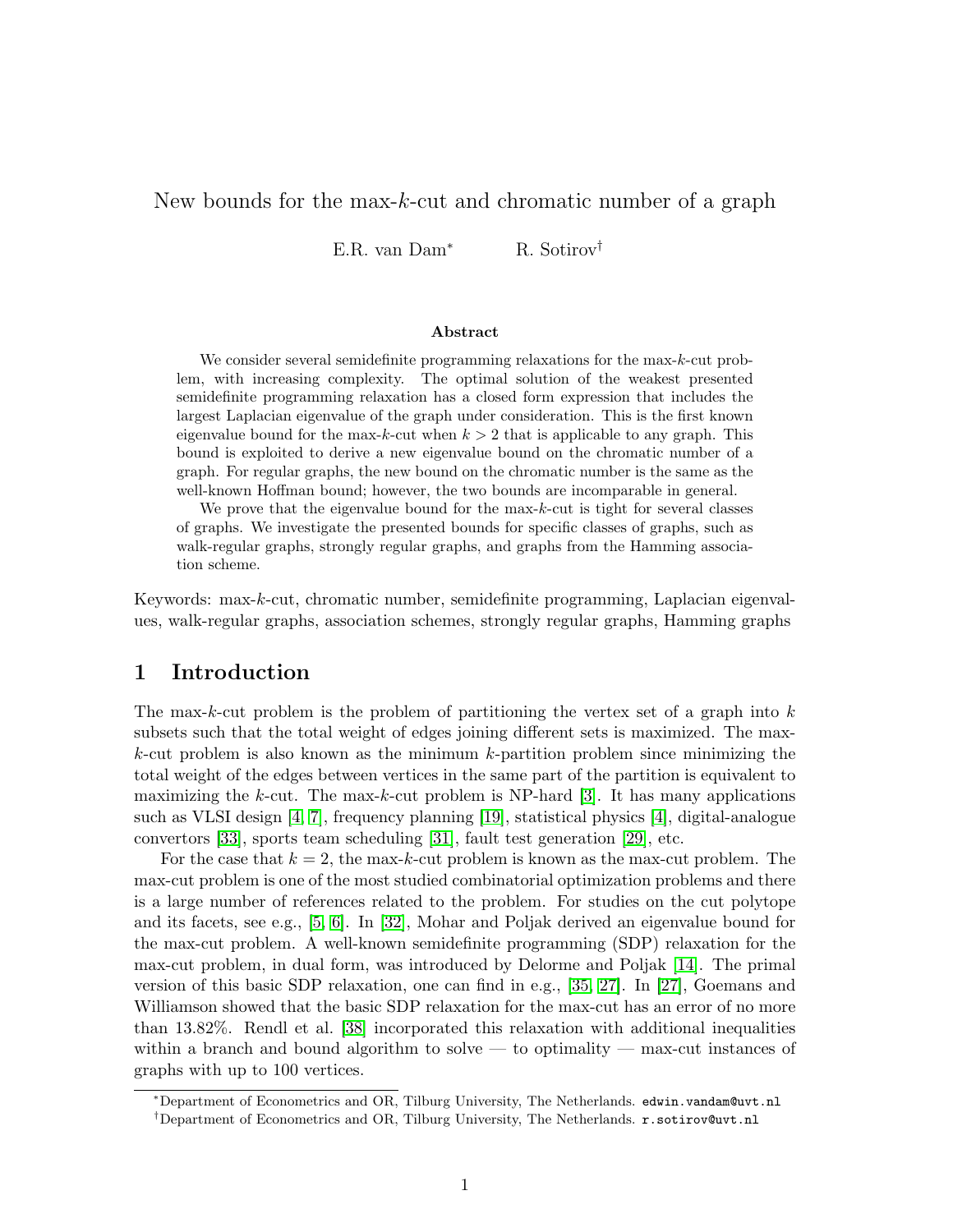The max-k-cut problem was studied by Chopra and Rao [\[8,](#page-14-6) [9\]](#page-14-7), who derived several valid inequalities and facets for the k-partition polytope. Further results on this polytope can be found in [\[16,](#page-14-8) [17,](#page-14-9) [18\]](#page-14-10). To the best of our knowledge, there is no literature on eigenvalue bounds for the max-k-cut when  $k \geq 3$ . A SDP relaxation for the max-k-cut problem was introduced by Frieze and Jerrum [\[21\]](#page-14-11). In the same paper, the authors derived a polynomial-time approximation algorithm. In  $[19]$ , Eisenblätter used a SDP relaxation for the minimum k-partition problem to show that the SDP relaxation of the k-partition polytope is strong. Ghaddar et al. [\[23\]](#page-14-12) developed a branch-and-cut algorithm that is based on a SDP relaxation for the minimum k-partition problem. They were able to solve to optimality dense instances with up to 60 vertices and some special instances with up to 100 vertices, and for different values of k. Anjos et al. [\[2\]](#page-13-1) improved the algorithm from [\[23\]](#page-14-12) and developed a more efficient solver.

Main results and outline. In Section [2](#page-2-0) we derive a SDP relaxation for the max-k-cut problem from the SDP relaxation for the general graph partition problem from [\[40\]](#page-15-7). We show that the derived SDP relaxation is equivalent to the well-known SDP relaxation for the max-k-cut problem by Frieze and Jerrum  $[21]$ . In Section [3.1](#page-4-0) we derive a new eigenvalue bound for the max-k-cut. This eigenvalue bound is the first known closed form bound when  $k \geq 3$  that is applicable to any graph, and for  $k = 2$  it equals the eigenvalue bound for the max-cut by Mohar and Poljak [\[32\]](#page-15-3). The new eigenvalue bound is the optimal solution of a SDP relaxation that is dominated by the SDP relaxation from Section [2.](#page-2-0) In Section [3.2](#page-5-0) we improve the eigenvalue bound from Section [3.1](#page-4-0) by performing diagonal perturbations of the cost matrix. This approach results in a new eigenvalue-based bound that can be obtained by solving a SDP problem.

Using the eigenvalue bound for the max-k-cut from Section [3.1,](#page-4-0) we present in Section [3.3](#page-6-0) a bound on the chromatic number of a graph. This is the first known closed form bound on the chromatic number of a graph that considers only eigenvalues of the Laplacian matrix of the graph. For regular graphs, the new bound equals the well-known Hoffman bound [\[28\]](#page-15-8) on the chromatic number. In general, however, there exist graphs for which our bound outperforms the Hoffman bound, and vice versa.

In Section [4](#page-7-0) we demonstrate the quality of the presented bounds for several families of graphs, such as walk-regular graphs (see Section [4.1\)](#page-8-0), strongly regular graphs (see Section [4.2\)](#page-10-0), and Hamming graphs (see Section [4.3\)](#page-11-0). To our great surprise, we could not find in the literature any results on specific classes of graphs and their relation to the bounds for the max-k-cut with  $k > 2$ . We prove that the eigenvalue bound for the max-k-cut from Section [3.1](#page-4-0) is tight for certain complete graphs, complete multipartite graphs with  $k$  color classes of the same size, and certain graphs in the Hamming association scheme. The latter generalizes a result on the max-cut problem for binary 'Hamming scheme graphs' by Alon and Sudakov [\[1\]](#page-13-2). We also show that for certain  $q$ -ary Hamming scheme graphs and the max-k-cut problem with  $k \leq q$ , the eigenvalue bound from Section [3.1](#page-4-0) equals the SDP bound from Section [2.](#page-2-0) For walk-regular graphs, such as vertex-transitive graphs and graphs from association schemes, we prove that the two eigenvalue-based bounds for the max-k-cut from Section [3.1](#page-4-0) and Section [3.2](#page-5-0) are equal. We also show that for walk-regular graphs both eigenvalue bounds equal the optimal value of the SDP relaxation from Section [2](#page-2-0) when  $k = 2$ . For strongly regular graphs, we also present a closed form expression for the optimal objective value of the SDP relaxation from Section [2.](#page-2-0) This result is an extension of the results by De Klerk et al. [\[12,](#page-14-13) [13\]](#page-14-14) for the equipartition problem, and Van Dam and Sotirov [\[10\]](#page-14-15) for the general graph partition problem. We also show that for all strongly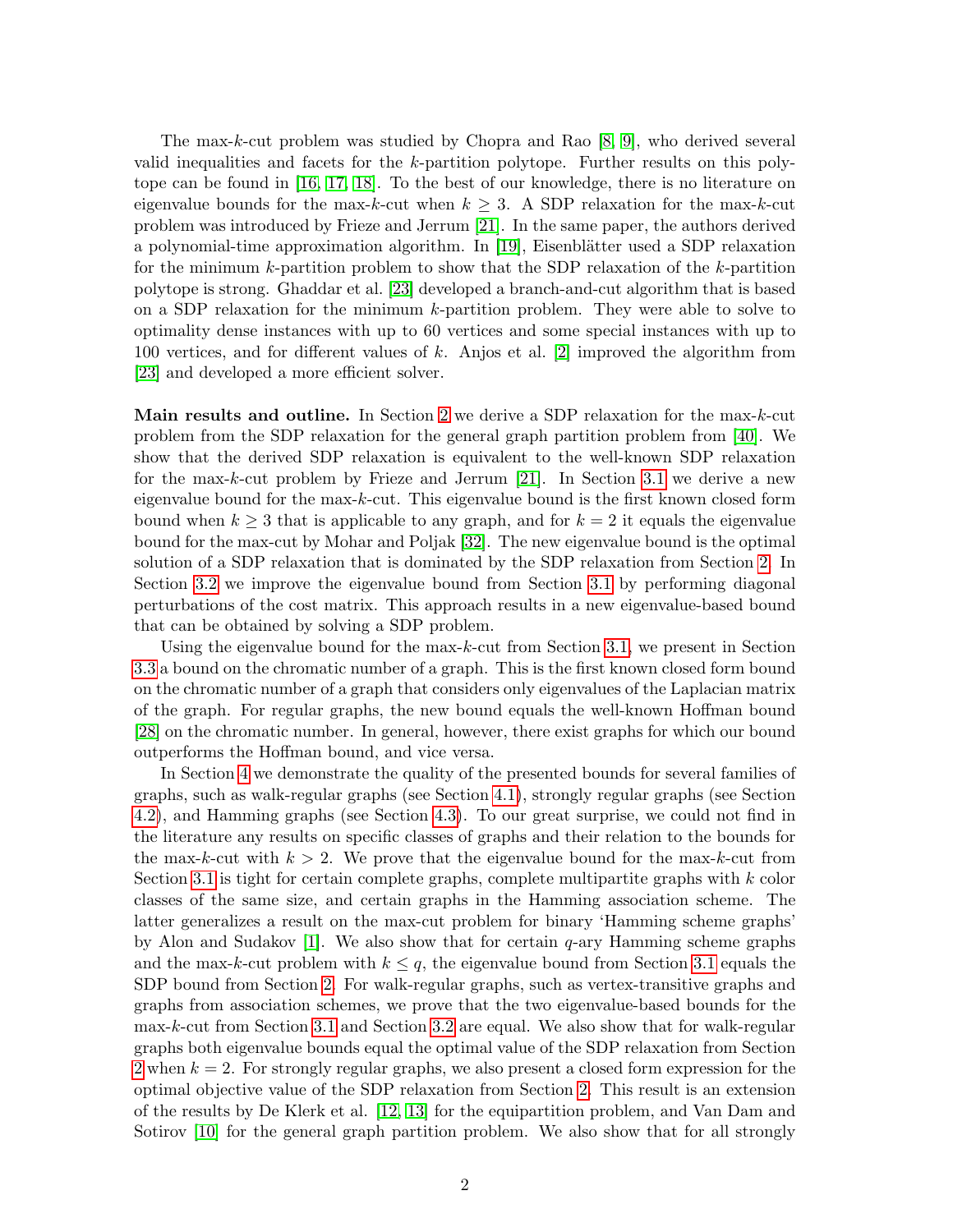regular graphs except for the pentagon, the SDP bound from Section [2](#page-2-0) does not improve by adding triangle inequalities.

## <span id="page-2-0"></span>2 SDP relaxations for the max-k-cut problem

For a given undirected graph  $G = (V, E)$ , the max-k-cut problem asks for a partition of the vertex set V into at most k subsets  $V_i \subseteq V$   $(i = 1, \ldots, k)$  such that the weighted sum of edges joining different sets is maximized.

Let  $|V| = n$ , let A denote the adjacency matrix of G, and let  $L = \text{Diag}(Au_n) - A$  be its Laplacian matrix. The well-known trace formulation of the max-k-cut problem is given by

max 
$$
\frac{1}{2}
$$
 tr( $X^T L X$ )  
s.t.  $X u_k = u_n$   
 $x_{ij} \in \{0, 1\}, \quad i = 1, ..., n, \quad j = 1, ..., k.$ 

Here  $u_k$  and  $u_n$  denote all-ones vectors of sizes k and n, respectively. Note that the columns of the matrix X in this trace formulation are the incidence vectors of  $V_i$   $(i = 1, \ldots, k)$ .

In [\[40\]](#page-15-7) we derived a semidefinite programming relaxation for the general graph partition problem. The general graph partition problem is the problem of partitioning vertices of a graph into  $k$  disjoint subsets of specified sizes such that the total weight of edges joining different sets is optimized. Thus, a mathematical model for the general graph partition problem reduces to a mathematical model for the max-k-cut problem after removing the constraints that impose restrictions on the subset sizes.

From the SDP relaxation for the general graph partition problem [\[40\]](#page-15-7), we thus obtain the following SDP relaxation for the max-k-cut problem (see also [\[37\]](#page-15-9)):

<span id="page-2-1"></span>
$$
\begin{aligned}\n\max \quad & \frac{1}{2} \operatorname{tr}(LY) \\
\text{s.t.} \quad & \operatorname{diag}(Y) = u_n \\
& kY - J_n \succeq 0, \quad Y \ge 0,\n\end{aligned} \tag{1}
$$

where  $J_n$  denotes the  $n \times n$  all-ones matrix, and the 'diag' operator maps a  $n \times n$  matrix to the *n*-vector given by its diagonal. Note that the SDP relaxation  $(1)$  contains a positive semidefiniteness constraint that is stronger than  $Y \succeq 0$ . For the proof that  $kY - J_n \succeq 0$  is a valid constraint, see e.g., [\[40,](#page-15-7) Prop. 1]. We remind the reader that [\(1\)](#page-2-1) can be obtained from the above trace formulation by introducing the variable  $Y = XX<sup>T</sup>$ , as usual.

For  $k = 2$ , the nonnegativity constraints on the matrix variable Y are implied by the positive semidefiniteness constraint and diag(Y) =  $u_n$ , see [\[10\]](#page-14-15). By using this fact we arrive at the following result.

**Proposition 1.** For  $k = 2$ , the SDP relaxation [\(1\)](#page-2-1) is equivalent to the following wellknown SDP relaxation for the max-cut problem by Delorme and Poljak [\[14\]](#page-14-5):

<span id="page-2-2"></span>
$$
\max \frac{1}{4} \operatorname{tr}(LY)
$$
  
s.t. 
$$
\operatorname{diag}(Y) = u_n
$$
  

$$
Y \succeq 0.
$$
 (2)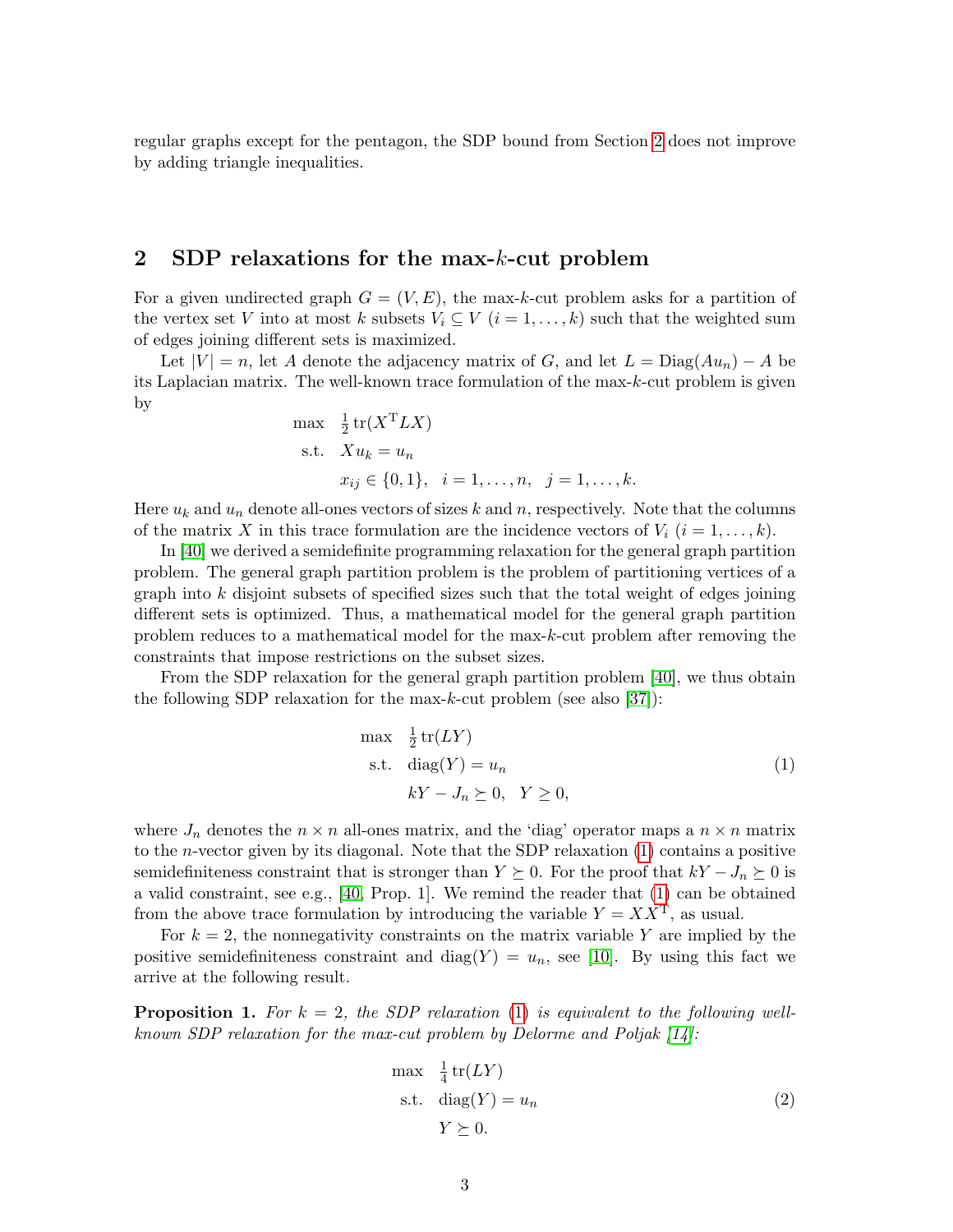*Proof.* It is clear that there is a one-to-one correspondence between feasible Y for  $(1)$ and feasible Z for [\(2\)](#page-2-2) by the relation  $Z := 2Y - J_n$ . It is also easy to see that the two objectives coincide because  $LJ_n = 0$ .  $\Box$ 

Undoubtedly, the most cited SDP relaxation for the max- $k$ -cut problem is the following relaxation by Frieze and Jerrum [\[21\]](#page-14-11):

$$
\begin{aligned}\n\max \quad & \frac{k-1}{2k} \operatorname{tr}(LY) \\
\text{(FJ)} \qquad \text{s.t.} \quad & \operatorname{diag}(Y) = u_n \\
& Y \succeq 0, \quad Y \ge -\frac{1}{k-1} J_n.\n\end{aligned}
$$

This SDP relaxation is moreover exploited in [\[21\]](#page-14-11) in a rounding heuristic to obtain a feasible solution of the max-k-cut problem. It is not difficult to prove the following result.

Proposition 2. The SDP relaxations [\(1\)](#page-2-1) and (FJ) are equivalent.

Proof. The proof follows again by direct verification after applying appropriate variable transformations, see also [\[40,](#page-15-7) Thm. 4].  $\Box$ 

The SDP relaxation [\(1\)](#page-2-1) might be tightened by adding valid inequalities. For instance one can add triangle inequalities of type

<span id="page-3-0"></span>
$$
y_{ij} + y_{ik} \le 1 + y_{jk}, \quad \forall (i, j, k). \tag{3}
$$

For a given triple  $(i, j, k)$  of (distinct) vertices, the constraint [\(3\)](#page-3-0) ensures that if i and j are in the same set of the partition and so are i and k, then also j and k have to be in the same set. The above mentioned inequalities are facet defining inequalities of the boolean quadric polytope, see e.g., [\[34\]](#page-15-10).

One can also add the independent set constraints

<span id="page-3-1"></span>
$$
\sum_{i < j, \ i, j \in Q} y_{ij} \ge 1, \text{ for all } Q \text{ with } |Q| = k + 1. \tag{4}
$$

These constraints ensure that the graph with adjacency matrix  $Y = (y_{ij})$  has no independent set  $(Q)$  of size  $k+1$ . Anjos et al. [\[2\]](#page-13-1) use a bundle method to solve (FJ) with triangle and independent set inequalities in each node of a branch-and-bound tree. Their approach resulted in a significantly faster max-k-cut solver than the one presented in [\[23\]](#page-14-12).

Van Dam and Sotirov [\[10\]](#page-14-15) showed how to aggregate triangle and independent set constraints for graphs with symmetry in the context of a SDP relaxation for the general graph partition problem. In particular, their numerical results show that for highly symmetric graphs one can compute a SDP bound that includes all triangle and/or independent set inequalities for graphs on about 100 vertices in a few seconds. A similar approach can be applied here, see Section [4.](#page-7-0)

## <span id="page-3-2"></span>3 New bounds

In this section, we derive two eigenvalue-based bounds for the max-k-cut and a new bound on the chromatic number of a graph. In Section [3.1,](#page-4-0) we derive an eigenvalue bound for the max-k-cut as the optimal solution of a SDP relaxation that is weaker than  $(1)$ , in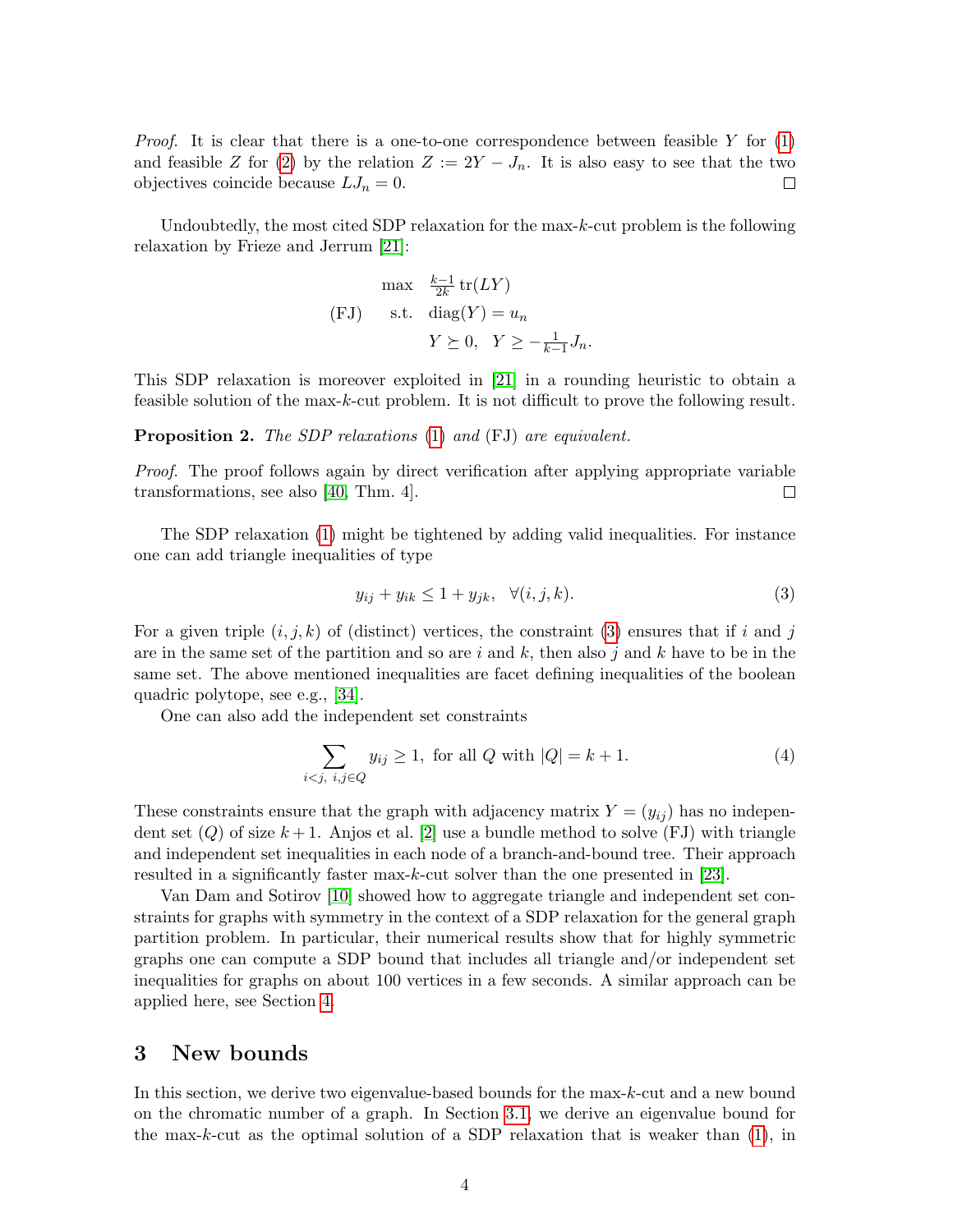general. Then, we investigate possible improvements of the mentioned eigenvalue bound by perturbing the diagonal of the Laplacian matrix, see Section [3.2.](#page-5-0) We show that such perturbations lead to a stronger bound. In Section [3.3](#page-6-0) we derive a new lower bound on the chromatic number of a graph using the eigenvalue bound from Section [3.1](#page-4-0) for the  $max-k$ -cut.

### <span id="page-4-0"></span>3.1 A new eigenvalue bound for the max-k-cut

To derive a new eigenvalue bound for the max-k-cut, we use a similar approach as the one in [\[10\]](#page-14-15), where a matrix  $\ast$ -algebra called the Laplacian algebra  $\mathcal L$  is introduced. A matrix ∗-algebra is a set of matrices that is closed under addition, scalar multiplication, matrix multiplication, and taking conjugate transposes. It is well known that one can restrict optimization of a SDP problem to feasible points in a matrix ∗-algebra that contains the data matrices of that problem as well as the identity matrix, see e.g., [\[39,](#page-15-11) [26,](#page-15-12) [22,](#page-14-16) [11\]](#page-14-17).

The Laplacian algebra has a basis of matrices that are obtained from an orthonormal basis of eigenvectors corresponding to the eigenvalues of the Laplacian matrix L. In particular, let  $0 = \lambda_0 \leq \lambda_1 < \ldots < \lambda_m =: \lambda_{\max}(L)$  be the distinct eigenvalues of L, where we allow that  $\lambda_0 = \lambda_1$  in order to cater for the case that the graph is not connected. Also, let  $U_i$  be a matrix whose columns form an orthonormal basis of the eigenspace corresponding to the *i*th eigenvalue  $\lambda_i$  and  $F_i = U_i U_i^{\mathrm{T}}$  for  $i = 0, \ldots, m$ , except in the case that the graph is not connected, in which case we split the eigenspace corresponding to eigenvalue 0. In particular, we take  $U_0 = \frac{1}{\sqrt{2}}$  $\frac{1}{n}u_n$  and  $U_1$  a matrix whose columns form an orthonormal basis of the orthogonal complement of  $\langle u_n \rangle$  within the eigenspace of eigenvalue 0. Moreover, let  $f_i = \text{rank } F_i$  be the corresponding multiplicities, for  $i = 0, \ldots, m$ . The Laplacian algebra  $\mathcal L$  is now defined as the span of  $\{F_0, \ldots, F_m\}$ . This basis is called the basis of idempotents of  $\mathcal{L}$ , and satisfies the following properties:

- $\bullet$   $\sum_{n=1}^{m}$  $i=0$  $F_i = I, \sum^{m}$  $i=0$  $\lambda_i F_i = L$
- $F_i F_j = \delta_{ij} F_i, \forall i, j$
- $F_i = F_i^*$ ,  $\forall i$
- $\text{tr}(F_i) = f_i, \forall i$

• 
$$
F_0 = \frac{1}{n} J_n.
$$

Since the SDP relaxation [\(1\)](#page-2-1) cannot be restricted to feasible points in  $\mathcal L$  (for example,  $\text{diag}(Y) = u_n$  requires that the matrices in  $\mathcal L$  have constant diagonal; we will indeed require this in Section [4.1\)](#page-8-0), we relax several constraints in it. In particular, we relax diag(Y) =  $u_n$ to  $tr(Y) = n$  and remove nonnegativity constraints, which leads to the relaxation:

<span id="page-4-1"></span>
$$
\begin{aligned}\n\max & \frac{1}{2} \operatorname{tr}(LY) \\
\text{s.t.} & \operatorname{tr}(Y) = n \\
& kY - J_n \succeq 0.\n\end{aligned} \tag{5}
$$

Now, by restricting optimization of  $(5)$  to feasible points in  $\mathcal L$  we obtain the following result.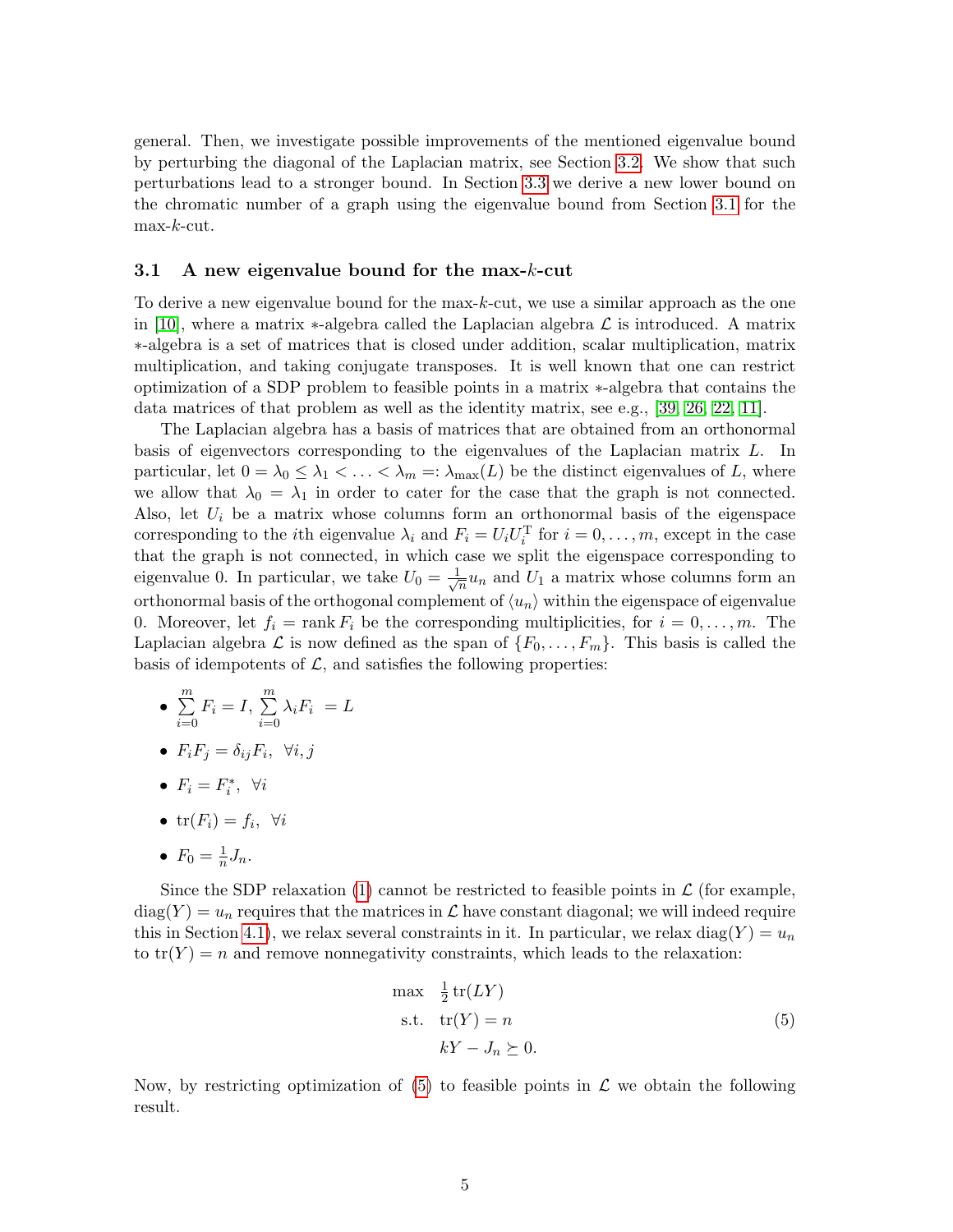<span id="page-5-4"></span>**Theorem 3.** Let G be a graph on n vertices and k an integer such that  $2 \leq k \leq n$ . Then the optimal value of the SDP relaxation [\(5\)](#page-4-1) is equal to

<span id="page-5-3"></span>
$$
\frac{n(k-1)}{2k}\lambda_{\max}(L),\tag{6}
$$

where  $\lambda_{\max}(L)$  is the largest eigenvalue of the Laplacian matrix L of G.

*Proof.* Because the Laplacian algebra  $\mathcal L$  contains  $L, I$ , and  $J_n$ , there exists an optimal solution Y to [\(5\)](#page-4-1) in  $\mathcal L$  (see e.g., [\[39,](#page-15-11) [11\]](#page-14-17)), so we may assume  $Y = \sum_{i=0}^m y_i F_i$  where  $y_i \in \mathbb R$  $(i = 0, \ldots, m)$ . By exploiting the fact that  $L = \sum_{i=0}^{m} \lambda_i F_i$  we have

<span id="page-5-1"></span>
$$
\frac{1}{2}\operatorname{tr}(LY) = \frac{1}{2}\sum_{i=0}^{m} \lambda_i f_i y_i.
$$
 (7)

Continuing in the same vein, from  $tr(Y) = \sum_{i=0}^{m} y_i f_i = n$  and  $kY - J_n \succeq 0$  we have

<span id="page-5-2"></span>
$$
k-1-\frac{k}{n}\sum_{i=1}^{m}f_{i}y_{i}\geq 0
$$
 and  $y_{i}\geq 0$   $(i=1,\ldots,m).$  (8)

In other words, our SDP relaxation [\(5\)](#page-4-1) reduces to a linear programming (LP) problem with objective function [\(7\)](#page-5-1) and constraints [\(8\)](#page-5-2). Now, it is not difficult to see that the optimal value of the resulting LP problem is  $n(k-1)\lambda_{\max}(L)/2k$ .  $\Box$ 

We note that although our results also apply to graphs that are not connected, it is typically better to apply these results to the connected components of such graphs separately. This also applies to the eigenvalue bound [\(6\)](#page-5-3) because the largest Laplacian eigenvalue of a graph is the maximum of the largest Laplacian eigenvalues of its connected components.

There are several interesting things related to the spectral bound of Theorem [3.](#page-5-4) First, this is, to the best of our knowledge, the first eigenvalue bound for the max-k-cut when  $k > 2$ . Second, for  $k = 2$  our eigenvalue bound coincides with the well-known eigenvalue bound for the max-cut by Mohar and Poljak [\[32\]](#page-15-3).

### <span id="page-5-0"></span>3.2 Strengthening the eigenvalue bound

In the following we investigate possible improvements of the eigenvalue bound [\(6\)](#page-5-3). In particular, we show that certain perturbations of the diagonal of the Laplacian matrix lead to a bound that is in general stronger than  $(6)$  but weaker than  $(1)$ . Perturbations of the cost matrix by a diagonal matrix with zero trace do not change the optimal value of the max-k-cut problem, but have an effect on the maximal eigenvalue of the Laplacian matrix. This was pointed out already by Delorme and Poljak [\[15\]](#page-14-18) for the max-cut problem. Therefore, we investigate the following optimization problem:

<span id="page-5-5"></span>
$$
\min_{d^{\mathrm{T}} u_n = 0} \frac{n(k-1)}{2k} \lambda_{\max}(L + \text{Diag}(d)),\tag{9}
$$

where 'Diag' is the adjoint operator of 'diag'. The vector  $d$  is known as the correcting vector, see e.g., [\[15\]](#page-14-18). The eigenvalue optimization problem [\(9\)](#page-5-5) can be formulated as the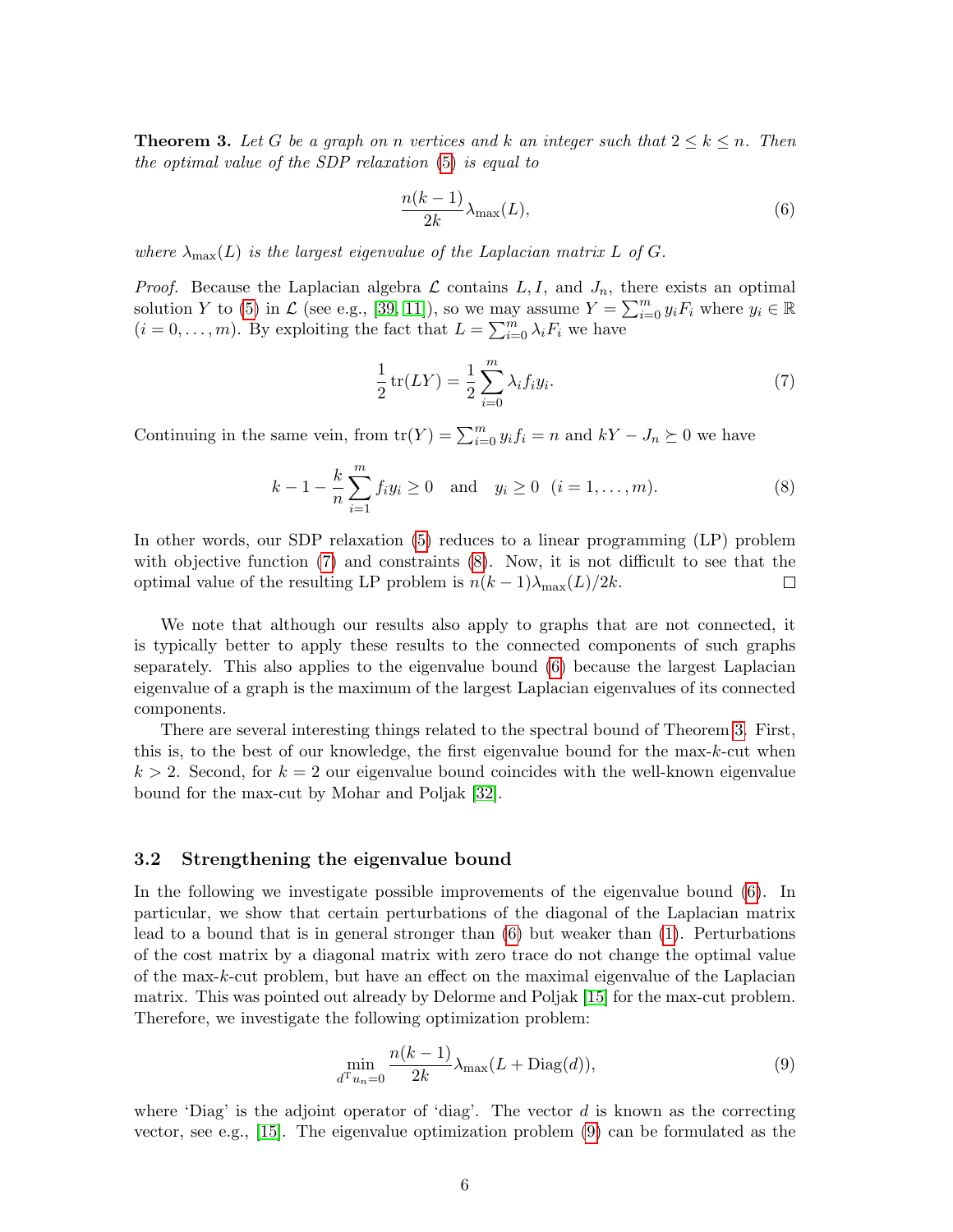following semidefinite program:

$$
\begin{aligned}\n\min & \quad \frac{n(k-1)}{2k} \mu \\
\text{s.t.} & \quad \mu I_n - (L + \text{Diag}(d)) = Z \\
& Z \succeq 0, \quad d^{\text{T}} u_n = 0,\n\end{aligned}
$$

whose dual problem is

<span id="page-6-1"></span>
$$
\begin{array}{ll}\n\max & \frac{1}{2}\operatorname{tr}(LY) \\
\text{s.t.} & \operatorname{diag}(Y) = \frac{k-1}{k}u_n \\
& Y \succeq 0.\n\end{array} \tag{10}
$$

Note that the optimal value of the eigenvalue problem [\(9\)](#page-5-5) equals the optimal value of the SDP relaxation [\(10\)](#page-6-1). In what follows, we show that the SDP relaxation [\(1\)](#page-2-1) dominates [\(10\)](#page-6-1). By the variable transformation  $Z = Y + \frac{1}{k}$  $\frac{1}{k}J_n$  together with  $LJ_n = 0$ , we obtain from [\(10\)](#page-6-1) the following equivalent SDP relaxation:

$$
\max \frac{1}{2} \operatorname{tr}(LZ)
$$
  
s.t. 
$$
\operatorname{diag}(Z) = u_n
$$

$$
kZ - J_n \succeq 0.
$$

It is now clear that the SDP relaxation [\(1\)](#page-2-1) dominates [\(10\)](#page-6-1) because of the constraints  $Z \geq 0$  (and confirm also that [\(10\)](#page-6-1) dominates [\(5\)](#page-4-1)).

<span id="page-6-2"></span>Proposition 4. The SDP relaxation [\(1\)](#page-2-1) is equivalent to the SDP relaxation [\(10\)](#page-6-1) with additional inequalities  $Y \geq -\frac{1}{k}J_n$ .

We summarize the relations between the presented SDP relaxations of the max-k-cut problem and corresponding bounds as follows:

$$
\begin{array}{ccc}\n\text{SDP (5)} & \geq & \text{SDP (10)} & \geq & \text{SDP (1)} & \geq & \text{max-}k\text{-cut} \\
\parallel & & \parallel & & \parallel \\
\lambda_{\text{max}}\text{-bound (6)} & & \text{Perturbed 'bound' (9)}\n\end{array}
$$

where  $A \geq B$  means that B dominates A. For  $k = 2$ , the nonnegativity constraints in [\(1\)](#page-2-1) are redundant (see [\[10\]](#page-14-15)), and therefore the SDP relaxations [\(10\)](#page-6-1) and [\(1\)](#page-2-1) are equivalent. In Section [4.1,](#page-8-0) we prove that for walk-regular graphs, the SDP bounds [\(5\)](#page-4-1) and [\(10\)](#page-6-1) are equal. In Section [4.3,](#page-11-0) we prove that for certain graphs in the  $q$ -ary Hamming association scheme with  $k \leq q$ , the SDP bounds [\(5\)](#page-4-1) and [\(1\)](#page-2-1) are equal, while on top, the SDP bound [\(5\)](#page-4-1) is tight for  $k = q$ .

### <span id="page-6-0"></span>3.3 A new bound on the chromatic number

We will now derive a bound on the chromatic number of a graph from the eigenvalue bound [\(6\)](#page-5-3) for the max-k-cut problem. We show that for regular graphs our bound equals the well-known Hoffman bound [\[28\]](#page-15-8).

A coloring of a graph is an assignment of colors to the vertices of the graph such that no two adjacent vertices have the same color. The smallest number of colors needed to color a graph G is called its chromatic number  $\chi(G)$ . Since a coloring with k colors is the same as a partition of the vertex set into  $k$  independent sets, we have the following observation. For a given graph  $G = (V, E)$  and integer k,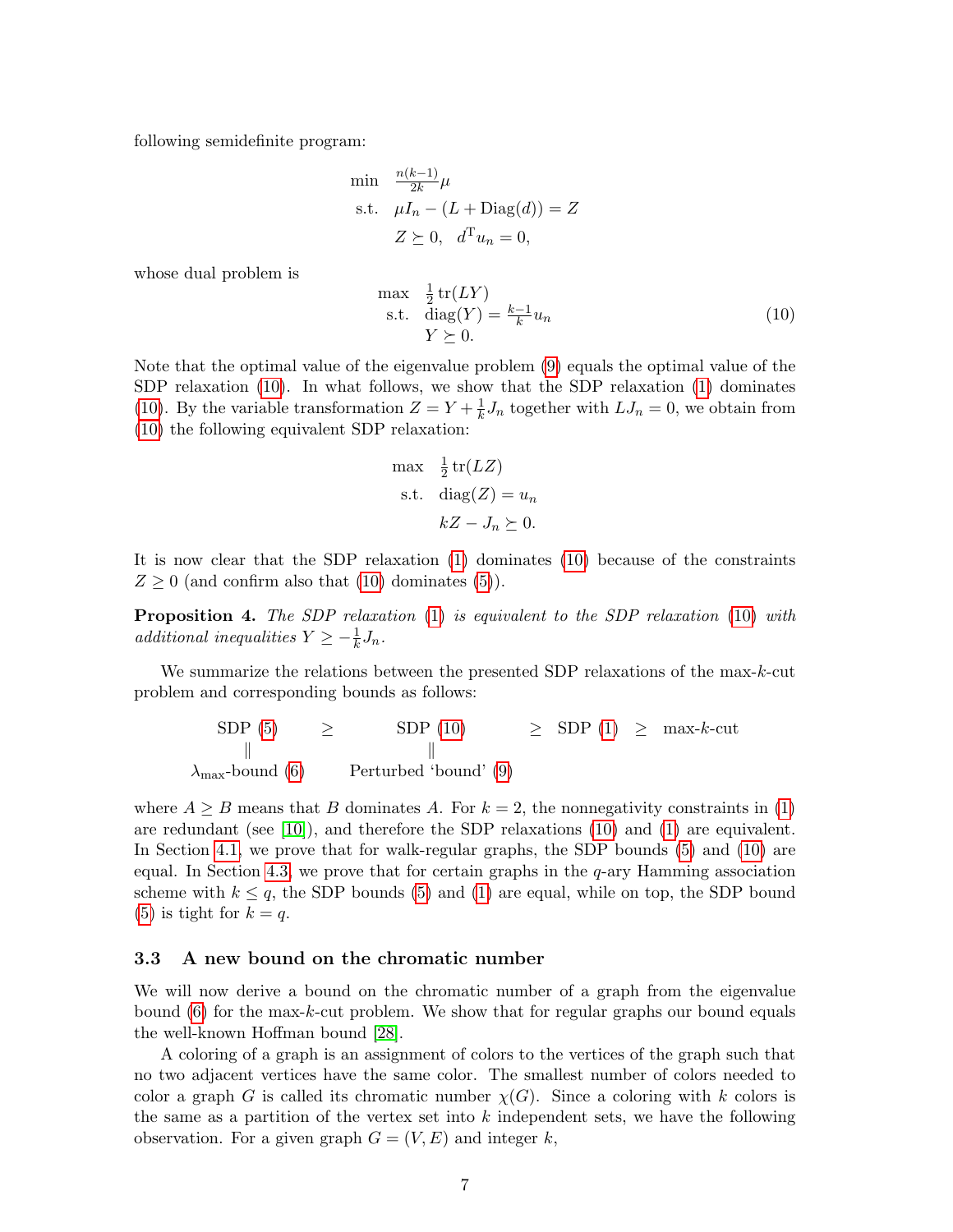if max-k-cut  $\langle |E|, \text{ then } \chi(G) \geq k+1.$ 

By using this in combination with the eigenvalue bound [\(6\)](#page-5-3), we obtain the following bound on the chromatic number of G:

**Theorem 5.** Let  $G = (V, E)$  be a graph with Laplacian matrix L. Then

<span id="page-7-1"></span>
$$
\chi(G) \ge 1 + \frac{2|E|}{n\lambda_{\max}(L) - 2|E|}.
$$
\n(11)

*Proof.* Let  $k = \lceil \frac{2|E|}{n} \rceil$  $\frac{2|E|}{n\lambda_{\max}(L)-2|E|}$ , then  $k < 1 + \frac{2|E|}{n\lambda_{\max}(L)-2|E|}$ . From this, it follows that the upper bound [\(6\)](#page-5-3) for the max-k-cut is less than  $|E|$ , and hence [\(11\)](#page-7-1) follows.

For a  $\kappa$ -regular graph with n vertices and adjacency matrix A with smallest eigenvalue  $\theta_{\min}$ , we have that  $\kappa = 2|E|/n$  and  $\lambda_{\max}(L) = \kappa - \theta_{\min}$  because  $L = \kappa I - A$ . Thus, for a  $\kappa$ -regular graph, [\(11\)](#page-7-1) can be rewritten as

$$
\chi(G) \ge 1 - \frac{\kappa}{\theta_{\min}},
$$

which is exactly the well-known Hoffman bound [\[28\]](#page-15-8) on the chromatic number (when restricted to regular graphs). The new bound can be strictly better than the Hoffman bound. For instance for the complete graph on 100 vertices minus an edge, our bound is 99 (which is also the chromatic number) while the Hoffman bound is 51.

Recently, several generalizations of the Hoffman bound were presented that include several or all eigenvalues of the adjacency matrix and/or Laplacian matrix, see [\[20\]](#page-14-19). Our new bound differs from these since it includes only one eigenvalue of the Laplacian matrix.

# <span id="page-7-0"></span>4 Specific classes of graphs and the max-k-cut

In this section we investigate the introduced eigenvalue and SDP bounds for the max-k-cut for specific classes of graphs. In particular, we show that the eigenvalue bound [\(6\)](#page-5-3) is tight for some complete graphs, complete multipartite graphs with  $k$  color classes of the same size, and certain graphs in the q-ary Hamming association scheme with  $k = q$ . We show that for the Coxeter graph the SDP relaxation [\(1\)](#page-2-1) with  $k = 2$  and additional triangle and independent set inequalities is tight. In Section [4.1,](#page-8-0) we prove that for walk-regular graphs the eigenvalue bound  $(6)$  is equal to the eigenvalue bound  $(9)$ . In Section [4.2,](#page-10-0) we derive a closed form bound for the max-k-cut of strongly regular graphs from the SDP relaxation [\(1\)](#page-2-1), and give conditions under which it is equal to the eigenvalue bound [\(6\)](#page-5-3). In Section [4.3,](#page-11-0) we consider graphs from the Hamming association scheme. We now start with an easy example.

Example 1. Complete multipartite graph with k color classes of the same size. The largest Laplacian eigenvalue of  $K_{k\times m}$  is km, and hence the eigenvalue bound [\(6\)](#page-5-3) equals

$$
\frac{k(k-1)m^2}{2},
$$

which is clearly the max-k-cut in  $K_{k \times m}$  (and the number of edges).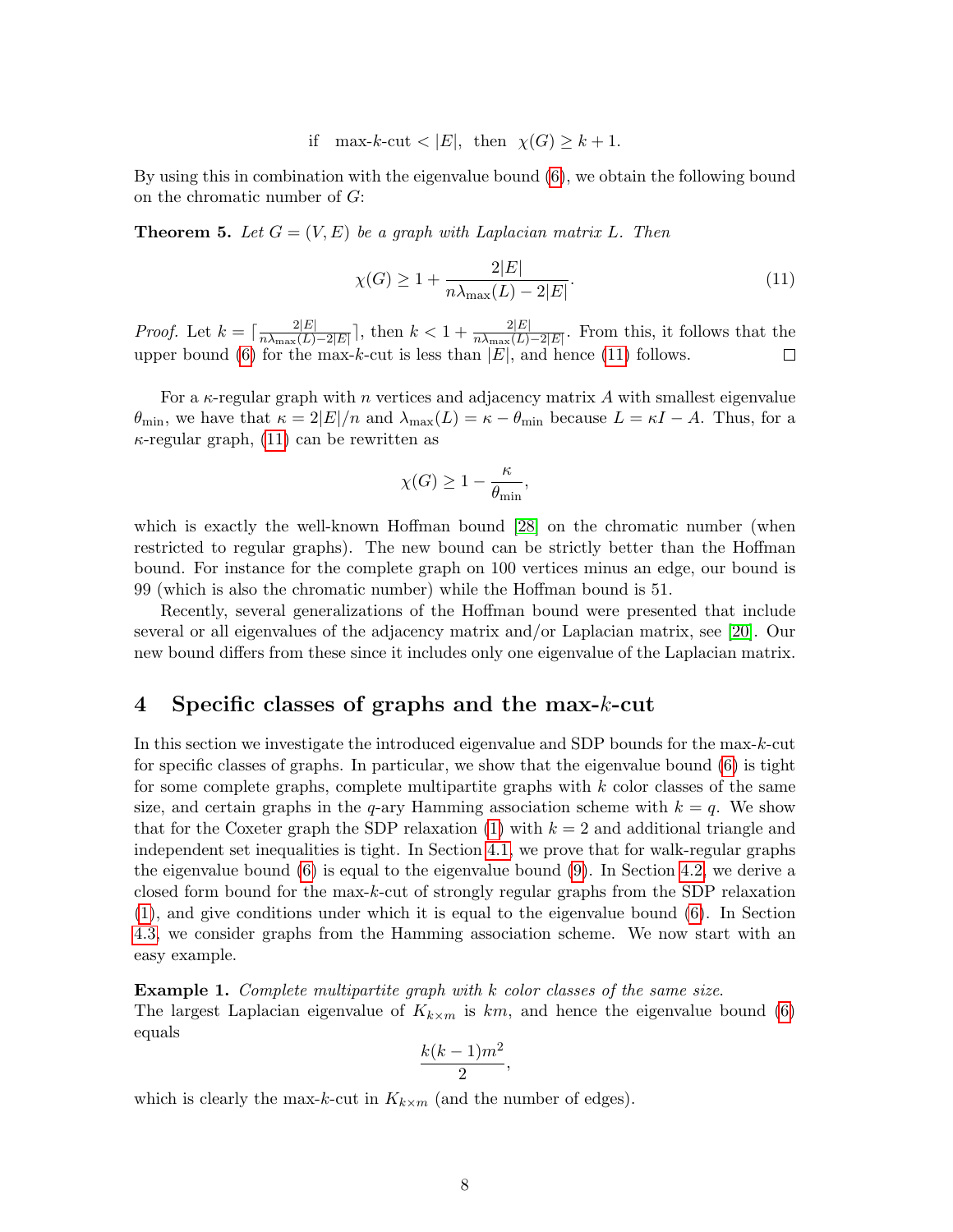### Example 2. Complete graphs.

The largest Laplacian eigenvalue of the complete graph  $K_n$  is n. Thus, the eigenvalue upper bound for the max-k-cut problem [\(6\)](#page-5-3) is  $\frac{n^2(k-1)}{2k}$  $\frac{k-1}{2k}$ . To derive the max-k-cut in  $K_n$ , we need to solve the following optimization problem:

$$
\max \sum_{i=1}^{k} \sum_{j=i+1}^{k} m_i m_j
$$
\n
$$
\text{s.t.} \quad \sum_{i=1}^{k} m_i = n
$$
\n
$$
m_i \in \mathbb{Z}, \ m_i \ge 0, \ i = 1, \dots, k.
$$

Under the given constraints, it is not hard to show that

$$
\sum_{i=1}^{k} \sum_{j=i+1}^{k} m_i m_j = \frac{n^2(k-1)}{2k} - \frac{1}{2} \sum_{i=1}^{k} (m_i - \frac{n}{k})^2,
$$

and hence that if  $n$  is a multiple of  $k$ , then the max-k-cut equals the eigenvalue bound.

If *n* is not a multiple of *k*, then the max-k-cut is attained by taking  $m_i = \lceil \frac{n}{k} \rceil$  $\frac{n}{k}$ ] (n –  $k\lfloor n/k \rfloor$  times) and  $m_i = \lfloor \frac{n}{k} \rfloor$  $\frac{n}{k}$  (k – n + k|n/k] times). We can in fact show (but omit the elaborate but straightforward details) that if  $n \equiv e \mod k$  with  $0 \le e \le k-1$ , then the  $max-k$ -cut equals

$$
\frac{n^2(k-1)}{2k} - \frac{e(k-e)}{2k}.
$$

Thus, as long as  $\frac{e(k-e)}{2k} < 1$ , the rounded eigenvalue bound equals the max-k-cut. This holds for example for  $e = 1$  or 2 and all k, but also for  $k \le 7$  and all n. On the other hand, it shows that the gap between the eigenvalue bound and the max-k-cut can be arbitrary large (take  $e = |k/2|$  and let  $k \to \infty$ ). The 'smallest' case where the (rounded) eigenvalue bound is not the max-k-cut is the case that  $n = 12$  and  $k = 8$ .

The following example shows that after adding the triangle inequalities [\(3\)](#page-3-0) and independent set constraints [\(4\)](#page-3-1) to [\(1\)](#page-2-1), the resulting bound can be tight.

#### Example 3. The Coxeter graph.

The Coxeter graph is a regular graph with 28 vertices and 42 edges. Delorme and Poljak [\[15\]](#page-14-18) proved that the optimal value of the max-cut for the Coxeter graph is 36, while the eigenvalue bound [\(6\)](#page-5-3) is the same as the SDP bound [\(1\)](#page-2-1), which equals 37.89. For  $k = 2$ , we computed [\(1\)](#page-2-1) with additional triangle inequalities [\(3\)](#page-3-0), and also with additional triangle and independent set inequalities [\(4\)](#page-3-1). The obtained bounds are 36.75 and 36, respectively, and hence they are tight (the first one after rounding, of course).

Note that we computed the SDP relaxations with additional inequalities by aggregating the constraints as described in [\[10\]](#page-14-15). The relaxation with all triangle and independent set inequalities was solved in only 0.14 s.

### <span id="page-8-0"></span>4.1 Walk-regular graphs and association schemes

We show here that for so-called walk-regular graphs, the eigenvalue bound  $(6)$  is equal to the improved eigenvalue bound [\(9\)](#page-5-5).

A graph with adjacency matrix A is called walk-regular if  $A^{\ell}$  has constant diagonal for every nonnegative integer  $\ell$ . The matrix  $A^{\ell}$  contains the numbers of walks of length  $\ell$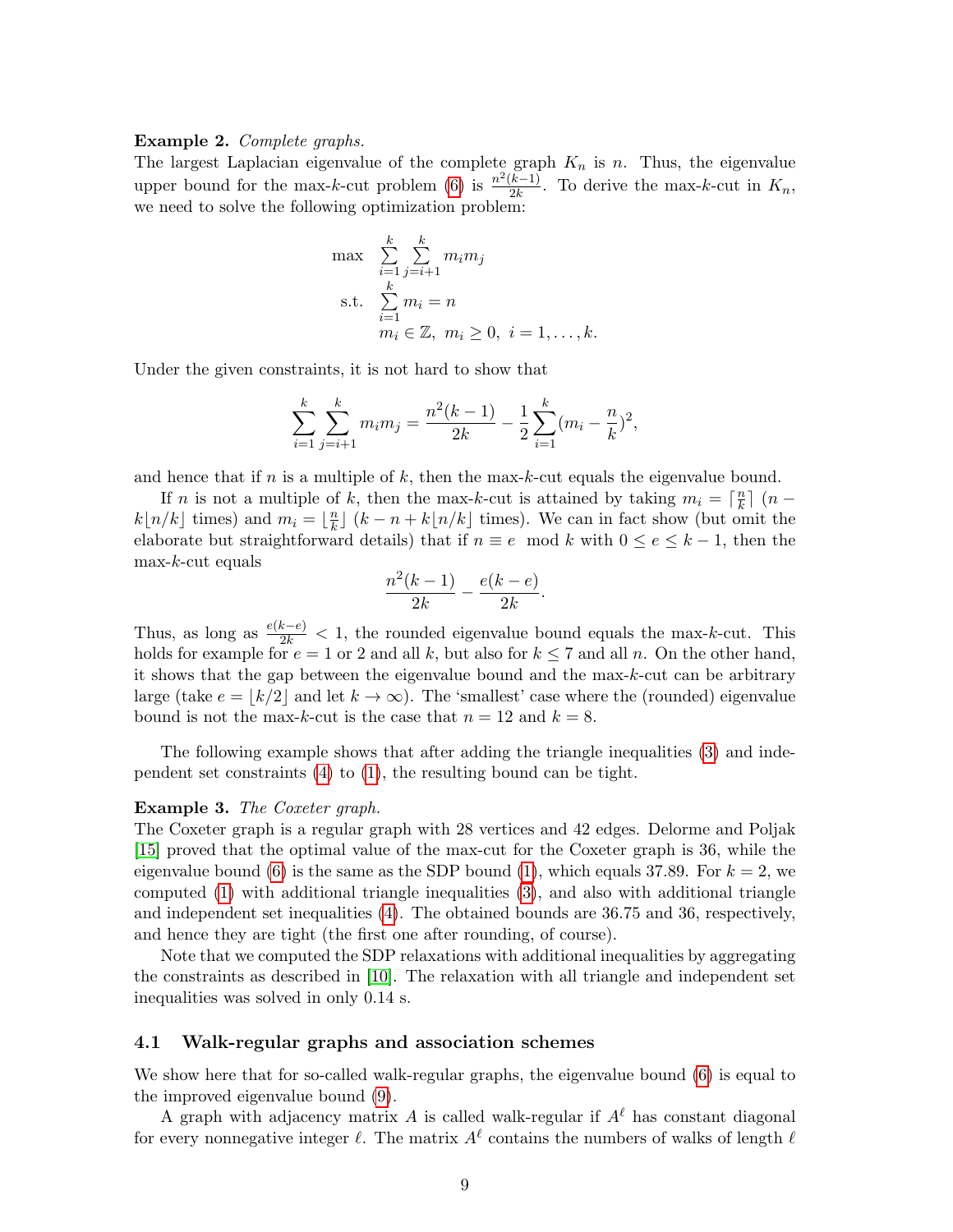between vertices, so the definition is equivalent to requiring that the number of walks of length  $\ell$  from a vertex to itself is the same for every vertex. The class of walk-regular graphs contains all vertex-transitive graphs, distance-regular graphs, and graphs whose Laplacian matrix is contained in the Bose-Mesner algebra of an association scheme, among others (such as the graph from [\[25,](#page-15-13) Fig. 2]). For more on walk-regular graphs, we refer to [\[25\]](#page-15-13) or [\[24\]](#page-14-20).

Because the diagonal of  $A<sup>2</sup>$  contains the vertex degrees of the graph, it follows that a walk-regular graph is regular, say of degree  $\kappa$ . Consider now the Laplacian algebra  $\mathcal L$  of Section [3.](#page-3-2) Because a walk-regular graph is regular, its Laplacian matrix equals  $L = \kappa I - A$ . Now it follows that all matrices in the Laplacian algebra  $\mathcal L$  of a walk-regular graph have constant diagonal, in particular the idempotent matrices  $F_0, F_1, \ldots, F_m$ . Below we will exploit the fact that  $F_m$  has constant diagonal.

Recall that  $m$  is the index of the largest eigenvalue of the Laplacian matrix  $L$ , so that

<span id="page-9-0"></span>
$$
LF_m = \lambda_{\text{max}}(L) \cdot F_m. \tag{12}
$$

We now define

$$
\bar{Y} := \frac{n(k-1)}{k \operatorname{tr}(F_m)} F_m,
$$

then  $\bar{Y}$  has constant diagonal, with

$$
diag(\bar{Y}) = \frac{k-1}{k}u_n,
$$

and hence  $\overline{Y}$  is feasible for [\(10\)](#page-6-1), with objective value

$$
\frac{1}{2}\operatorname{tr}(L\bar{Y}) = \frac{n(k-1)}{2k\operatorname{tr}(F_m)}\operatorname{tr}(LF_m) = \frac{n(k-1)}{2k}\lambda_{\max}(L),
$$

where we exploited the fact that  $L = \sum_{i=0}^{m} \lambda_i F_i$  and [\(12\)](#page-9-0). Thus, the maximal value of the SDP bound [\(10\)](#page-6-1) is attained in  $\overline{Y}$ , and (10) (and hence [\(9\)](#page-5-5)) equals the eigenvalue bound [\(6\)](#page-5-3). We remark that this implies also that the optimum correcting vector d in [\(9\)](#page-5-5) is equal to the zero vector. Poljak and Rendl [\[36\]](#page-15-14) proved this result for the max-cut problem in vertex-transitive graphs.

Note that the SDP relaxation [\(1\)](#page-2-1) is in general stronger than [\(10\)](#page-6-1) because it contains additional inequality constraints. Since for  $k = 2$  the nonnegativity constraints in [\(1\)](#page-2-1) are redundant, the eigenvalue bound [\(6\)](#page-5-3) for the max-cut is equal to the optimal solution of [\(1\)](#page-2-1) for all walk-regular graphs. Goemans and Rendl [\[26\]](#page-15-12) proved this for the max-cut problem in graphs in an association scheme, and therefore our result generalizes theirs. We summarize our results in the following theorem.

**Theorem 6.** Let G be a walk-regular graph on n vertices and let k be an integer such that  $2 \leq k \leq n$ . Then the eigenvalue bound [\(6\)](#page-5-3) equals the improved eigenvalue bound [\(9\)](#page-5-5). Moreover, for  $k = 2$  the eigenvalue bound [\(6\)](#page-5-3) equals the optimal value of the SDP relaxation [\(1\)](#page-2-1).

What we required in the above analysis is that the idempotent  $F_m$  has constant diagonal. We remark that this can also be the case for graphs that are not walk-regular. In fact, this holds for every regular bipartite graph. However, for bipartite graphs, the max-k-cut problem is trivial.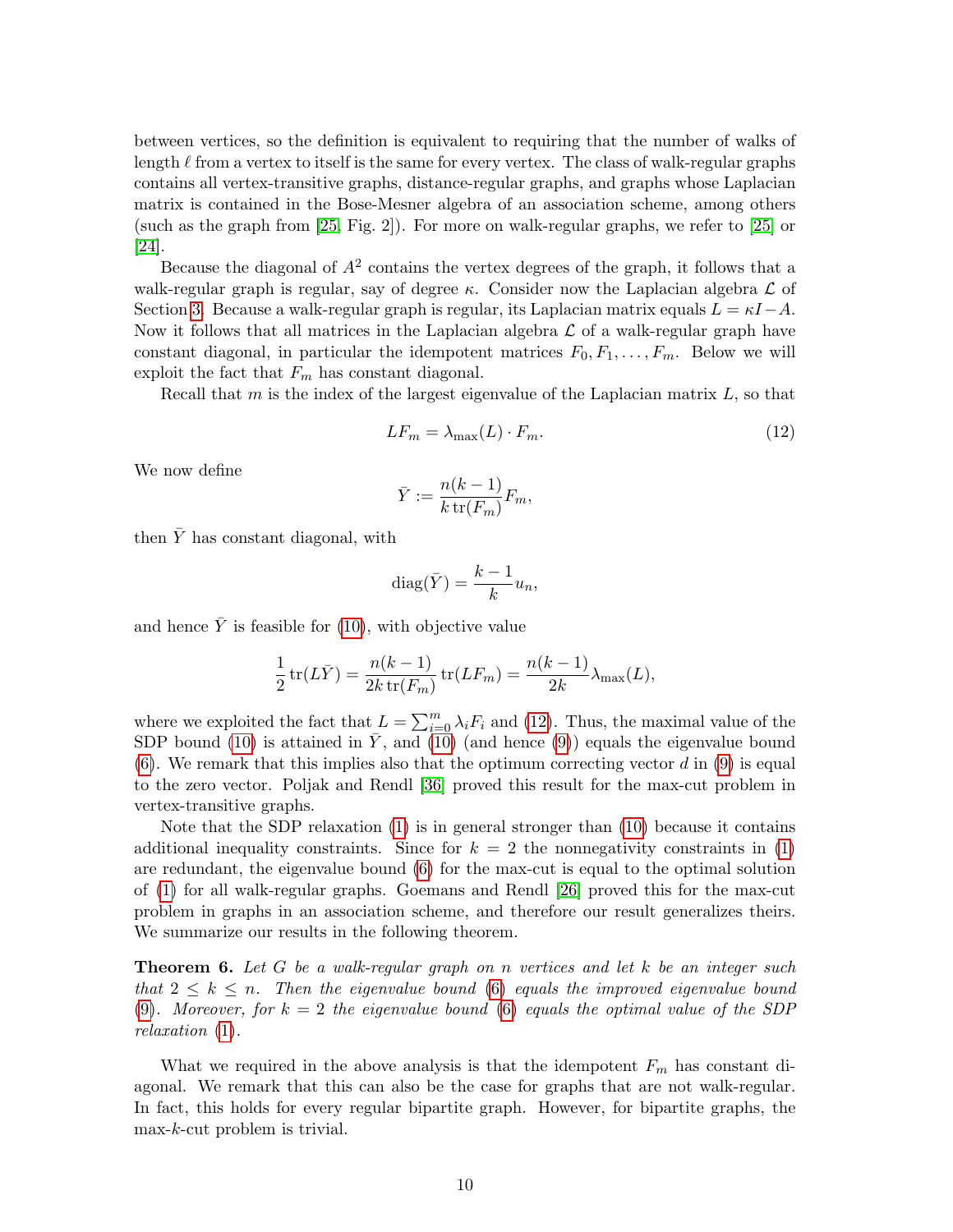### <span id="page-10-0"></span>4.2 Strongly regular graphs

Strongly regular graphs belong to the class of walk-regular graphs analyzed in Section [4.1.](#page-8-0) Here we derive a closed form expression for the optimal objective value of the SDP relaxation [\(1\)](#page-2-1). We also derive a condition under which the eigenvalue bound [\(6\)](#page-5-3) equals the optimal objective value of the SDP relaxation [\(1\)](#page-2-1). A similar approach was used in [\[12,](#page-14-13) [13\]](#page-14-14) to derive an eigenvalue bound for the equipartition and in [\[10\]](#page-14-15) to derive an eigenvalue bound for the general graph partition problem.

A  $\kappa$ -regular graph  $G = (V, E)$  on n vertices is called strongly regular with parameters  $(n, \kappa, \lambda, \mu)$  whenever it is not complete or edgeless and every two distinct vertices have  $\lambda$ or  $\mu$  common neighbors, depending on whether the two vertices are adjacent or not, respectively. Let A be the adjacency matrix of a strongly regular graph  $G$  with parameters  $(n, \kappa, \lambda, \mu)$ . Since G is regular with valency  $\kappa$ , we have that  $\kappa$  is an eigenvalue of A with eigenvector  $u_n$ . The matrix A has exactly two distinct eigenvalues associated with eigenvectors orthogonal to  $u_n$ . These two eigenvalues are known as the restricted eigenvalues and are usually denoted by r and s, where  $r \geq 0$  and  $s < 0$ . Hence, the largest Laplacian eigenvalue  $\lambda_{\max}(L)$  of G equals  $\kappa - s$ .

Now, by applying the general theory of symmetry reduction to the SDP problem [\(1\)](#page-2-1) as described in, e.g., [\[10,](#page-14-15) [12,](#page-14-13) [13\]](#page-14-14) we obtain the following result.

**Theorem 7.** Let  $G = (V, E)$  be a strongly regular graph with parameters  $(n, \kappa, \lambda, \mu)$  and restricted eigenvalues  $r \geq 0$  and  $s < 0$ . Let k be an integer such that  $2 \leq k < n$ . Then the SDP bound  $(1)$  for the max-k-cut of G is given by

$$
\min \left\{ \frac{n(k-1)}{2k}(\kappa - s), \frac{1}{2}\kappa n \right\}.
$$

Note that the objective value of [\(1\)](#page-2-1) is equal to the eigenvalue bound [\(6\)](#page-5-3) unless  $\frac{k-1}{k}$  $\frac{\kappa}{\kappa-s}$ . We remark that the term  $\frac{n(k-1)}{2k}(\kappa-s)$  is indeed the eigenvalue bound [\(6\)](#page-5-3), which by the results in the previous section equals the SDP bound [\(10\)](#page-6-1). The term  $\frac{1}{2}\kappa n$  in the above bound comes in because of the nonnegativity constraints in [\(1\)](#page-2-1). Note also that this term equals the number of edges  $|E|$ , and hence is an obvious upper bound for the max-k-cut.

In  $[10, 26]$  $[10, 26]$ , it is explained how one can aggregate the triangle inequalities  $(3)$  for graphs with symmetry. Further, in [\[10\]](#page-14-15) it is shown that in the case of the graph partition problem for strongly regular graphs, and after simplifying and removing equivalent inequalities from the set of  $3\binom{n}{3}$  $n_3$ ) triangle inequalities, there remain at most four inequalities. Clearly, the same inequalities remain for the max-k-cut problem. Therefore, following similar arguments as those in [\[10\]](#page-14-15), we conclude that adding triangle inequalities to [\(1\)](#page-2-1) does not improve the bound for strongly regular graphs, except possibly for the pentagon. Indeed, if we consider the pentagon then the SDP bound [\(1\)](#page-2-1) with  $k = 2$  equals 4.52, and after adding all triangle inequalities to [\(1\)](#page-2-1) the bound becomes 4.16.

We also tested the quality of the bound obtained after adding independent set inequalities, for the case  $k = 2$ . Note that it is not clear how to aggregate those constraints for  $k > 2$ , see [\[10\]](#page-14-15). Our numerical results show that after adding constraints [\(4\)](#page-3-1) to [\(1\)](#page-2-1), the bound improves for some instances. For example, for the Kneser graph  $K(6, 2)$  the eigenvalue bound  $(6)$  equals the SDP bound  $(1)$ , which is equal to 33.75, while after adding aggregated independent set constraints to [\(1\)](#page-2-1) the bound is 30. For the pentagon, adding all triangle and independent set constraints to the SDP relaxation [\(1\)](#page-2-1) gives a bound of 4.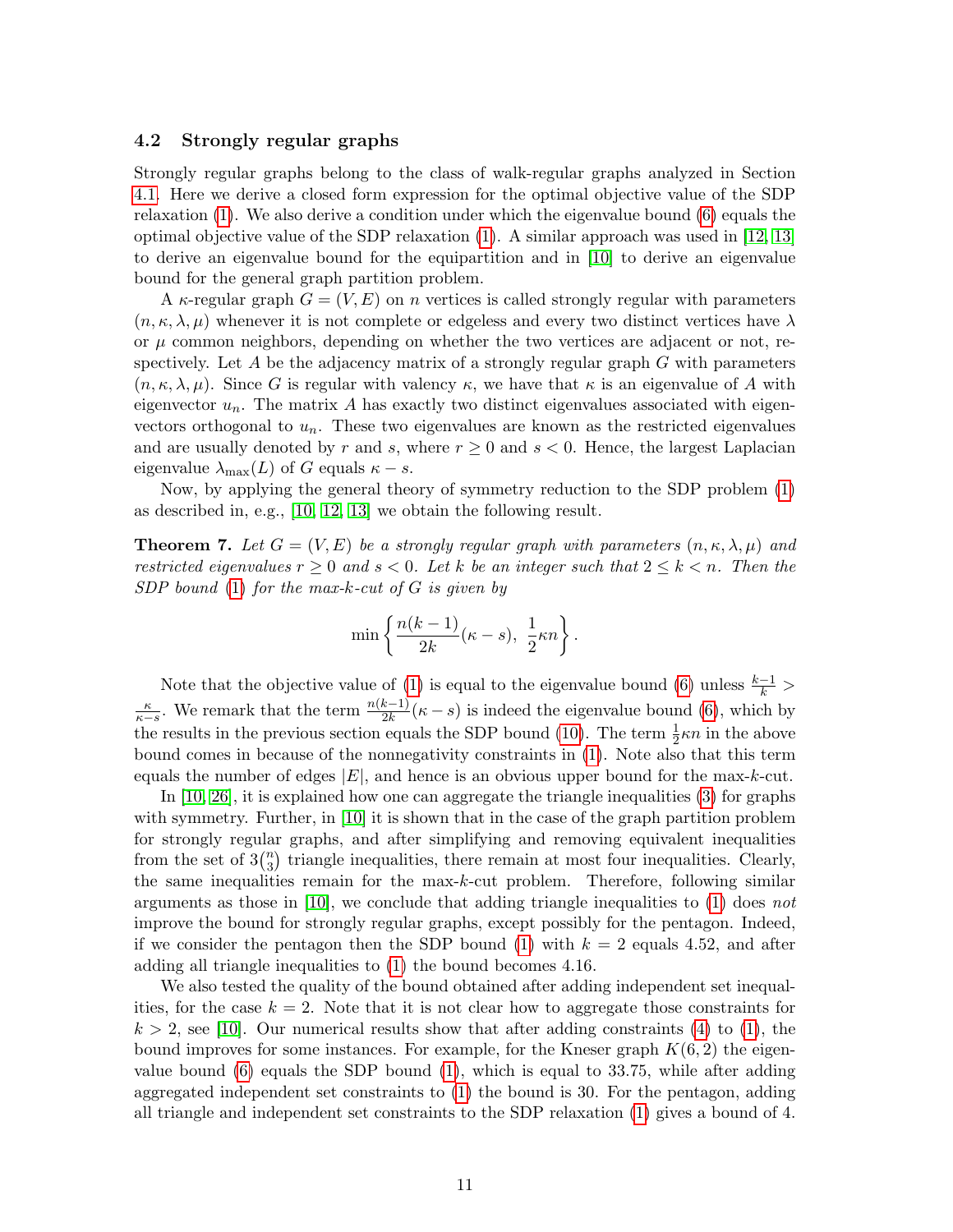## <span id="page-11-0"></span>4.3 The Hamming graphs

We now consider (the walk-regular) graphs from the Hamming association scheme. With vertices represented by  $d$ -tuples of letters from an alphabet of size  $q$ , the adjacency matrices  $H(d, q, i)$   $(i = 0, \ldots, d)$  of the Hamming association scheme are defined by the number of positions in which two d-tuples differ. In particular, let  $V$  be the set of all vectors of length d over an alphabet of size q, so  $n = q^d$ . Then,  $H(d, q, j)_{x,y} = 1$  if x and y differ in j positions, for  $x, y \in V$ . The graph  $H(d, q, 1)$  is the well-known Hamming graph, which can also be obtained as the Cartesian (or direct) product of d copies of the complete graph  $K_q$ . The eigenvalues of the graphs in the Hamming scheme can be obtained using Kravchuk polynomials, see [\[30,](#page-15-15) Thm. 30.1], i.e.,  $H(d,q, j)$  has eigenvalues

$$
K_j(i) = \sum_{h=0}^j (-q)^h (q-1)^{j-h} {d-h \choose j-h} {i \choose h},
$$

with multiplicities  $m_i = \binom{d}{i}$  $i_j^d$  $(q-1)^i$ , for  $i = 0, \ldots, d$ . Note that  $H(d, q, j)$  is a regular graph with degree  $K_j(0) = {d_i \choose i}$  $j^d(j)(q-1)^j$ , and hence its Laplacian eigenvalues are  $K_j(0) - K_j(i)$ , for  $i = 0, \ldots, d$ .

For the particular case that  $j = d$ , we have that  $H(d, q, d) = (J_q - I_q)^{\otimes d}$ , the d-th power of  $J_q - I_q$  using the Kronecker product, which confirms that the eigenvalues of  $H(d, q, d)$ are  $K_d(i) = (-1)^i (q-1)^{d-i}$ , for  $i = 0, \ldots, d$ . Moreover, this particular form allows us to write the idempotent matrix of Section [3.1](#page-4-0) that corresponds to the largest Laplacian eigenvalue  $\lambda_{\text{max}}(L)$  in a useful form, as we shall see later. Because the graph is regular of degree  $K_d(0) = (q-1)^d$  with smallest eigenvalue  $\theta_{\min} = K_d(1) = -(q-1)^{d-1}$ , it follows that

$$
\lambda_{\max}(L) = (q-1)^d + (q-1)^{d-1} = q(q-1)^{d-1}.
$$

Alon and Sudakov [\[1\]](#page-13-2) showed that the optimal value for the max-cut problem for  $H(d, 2, i)$  coincides with the optimal solution of [\(1\)](#page-2-1) (and implicitly, also with the eigenvalue bound [\(6\)](#page-5-3)), when j is even,  $j > d/2$ , and d is large enough with  $j/d$  fixed. We will extend this result to the case  $q > 2$ . Note that for  $q = 2$ , the graphs  $H(d, 2, j)$  are bipartite for j odd, and so for these graphs, the max-cut problem is not relevant. For  $q > 2$ , all graphs  $H(d, q, j)$  are however non-bipartite and also connected.

Consider again  $H(d, q, d)$ . The idempotent matrices of Section [3.1](#page-4-0) for  $H(1, q, 1)$  =  $J_q - I_q$  are  $\frac{1}{q}J_q$  (with eigenvalue  $q-1$ ) and  $I_q - \frac{1}{q}$  $\frac{1}{q}J_q$  (with eigenvalue -1). Since  $H(d, q, d)$  is obtained by taking Kronecker products of  $H(1, q, 1)$ , its idempotents can be obtained using Kronecker products of these two 'basic' idempotents. It thus follows that the idempotent for  $\lambda_{\text{max}}(L)$  of  $H(d, q, d)$  equals

$$
F = \frac{1}{q^d} \sum_{i=0}^{d-1} J_q^{\otimes i} \otimes (qI_q - J_q) \otimes J_q^{\otimes d-1-i} = \frac{1}{q^d} (q \sum_{i=0}^{d-1} J_{q^i} \otimes I_q \otimes J_{q^{d-1-i}} - dJ_{q^d}),
$$

with  $tr(F) = d(q-1)$ . This is in fact not just an idempotent for  $H(d, q, d)$ , but it is also an idempotent for the Hamming association scheme, and for all graphs  $H(d, q, j)$ ,  $j = 1, \ldots, d$ . The corresponding Laplacian eigenvalue  $\lambda$  of  $H(d, q, j)$  equals

<span id="page-11-1"></span>
$$
\lambda = K_j(0) - K_j(1) = q(q-1)^{j-1} \binom{d-1}{j-1}.
$$
\n(13)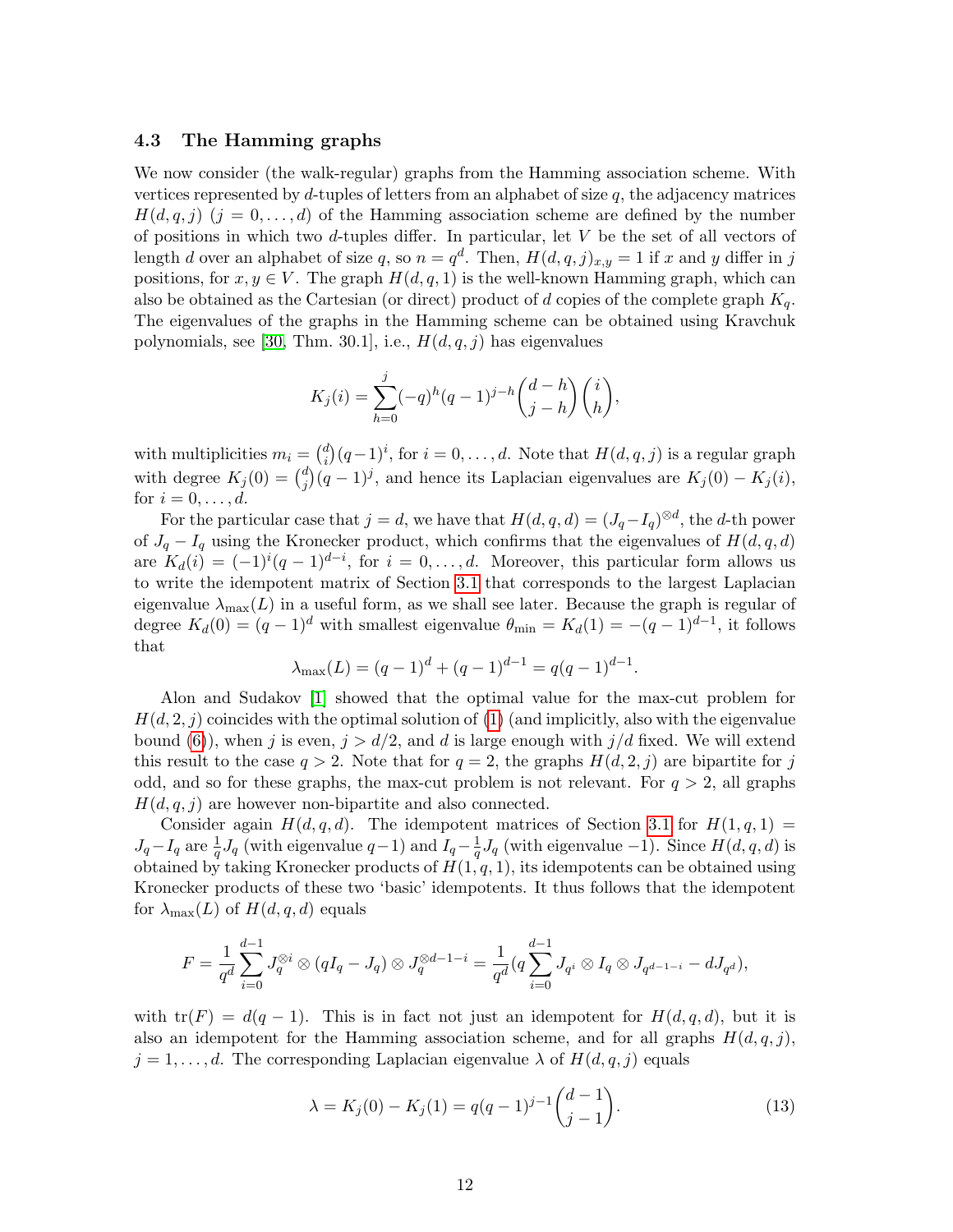Note that in order to avoid confusion, we didn't use an index for F and  $\lambda$ , because the ordering of the eigenvalues here is not increasing, as in Section [3.1.](#page-4-0) We now make the following conjecture on  $\lambda$ .

<span id="page-12-0"></span>Conjecture 8. Let  $q \ge 2$  and  $j \ge d - \frac{d-1}{q}$  $\frac{-1}{q}$ , with j even if  $q=2$ . Then  $\lambda$  is the largest Laplacian eigenvalue of  $H(d, q, j)$ .

Alon and Sudakov [\[1,](#page-13-2) Prop. 3.2] showed that  $\lambda$  is indeed the largest Laplacian eigenvalue of  $H(d, 2, j)$  for j even,  $j > d/2$ , when d is large enough with  $j/d$  fixed. We confirmed the conjecture numerically (comparing similarly as Alon and Sudakov the values of the Kravchuk polynomials, i.e., that  $K_i(i) \geq K_i(1)$  for all  $i = 0, \ldots, d$  for all pairs  $(d, q)$  with  $d \leq 30$  and  $q \leq 15$ . We have no hard proof however, except for the case  $j = d$ , of course.

Under the condition that  $\lambda$  is indeed the largest Laplacian eigenvalue of  $H(d, q, j)$ , this would imply that the eigenvalue bound  $(6)$  for the max-k-cut equals

$$
\frac{q^d(k-1)}{2k}\lambda = \frac{k-1}{2k}q^{d+1}(q-1)^{j-1}\binom{d-1}{j-1}.
$$

In Section [4.1,](#page-8-0) we showed that the matrix

$$
\bar{Y} = q^d \frac{k-1}{kd(q-1)} F,
$$

is feasible for [\(10\)](#page-6-1). Moreover, if  $k \leq q$ , then

$$
\bar Y\geq -\frac{k-1}{k(q-1)}J_{q^d}\geq -\frac{1}{k}J_{q^d}.
$$

From Proposition [4,](#page-6-2) we thus obtain the following result.

**Theorem 9.** Let  $k \leq q$ ,  $j \geq d - \frac{d-1}{q}$  $\frac{-1}{q}$ , with j even if  $q=2$ , and consider the graph  $H(d,q,j)$ . If  $\lambda$  in [\(13\)](#page-11-1) is the maximal Laplacian eigenvalue, then for the max-k-cut problem, the eigenvalue bound [\(6\)](#page-5-3) and the SDP bound [\(1\)](#page-2-1) are equal.

Next, we will construct optimal  $q$ -cuts, showing that the eigenvalue bound  $(6)$  is tight for  $k = q$ . Because the adjacency matrix of  $H(d, q, d)$  is of the form  $(J_q - I_q) \otimes (J_q - I_q)^{\otimes d-1}$ , it follows that the max-q-cut of this graph is equal to the number of edges  $\frac{1}{2}(q-1)^dq^d$ , which indeed proves that the eigenvalue bound is tight. It also shows that the chromatic number is at most  $q$ . Together with the eigenvalue (lower) bound for the chromatic number, this shows that the chromatic number of  $H(d, q, d)$  equals q.

For the case  $k = q = 2$ , Alon and Sudakov construct a max-cut using a specific eigenvector corresponding to the largest Laplacian eigenvalue (or to the smallest eigenvalue of the adjacency matrix, to speak in their terms). For  $q = 2$ , the specific eigenvectors have entries only 1 and −1, and these values induce the cut. Looking at these eigenvectors more carefully, we can describe such a cut, and more generally a q-cut for  $H(d, q, j)$  in a combinatorial way as follows. Recall that we can write the vertex set as  $V = \{1, \ldots, q\}^n$ . Fix a coordinate, say the first, and partition V in  $q$  parts according to the value of the vertex in this coordinate, i.e., let  $V_i = \{x \in V : x_1 = i\}$ , for  $i = 1, \ldots, q$ . It is quite straightforward to count the number of edges in this q-cut for  $H(d, q, j)$  as follows. Let  $i = 1, \ldots, q$ , and consider a vertex x in  $V_i$ . Let  $h \neq i$ . Then every vertex in  $V_h$  that is adjacent to x differs from x in the first coordinate, so it should differ in  $j-1$  of the remaining  $d-1$  coordinates. This implies that x has  $\binom{d-1}{i-1}$  $j_{j-1}^{d-1}$  (q – 1)<sup>j-1</sup> neighbors in  $V_h$ , and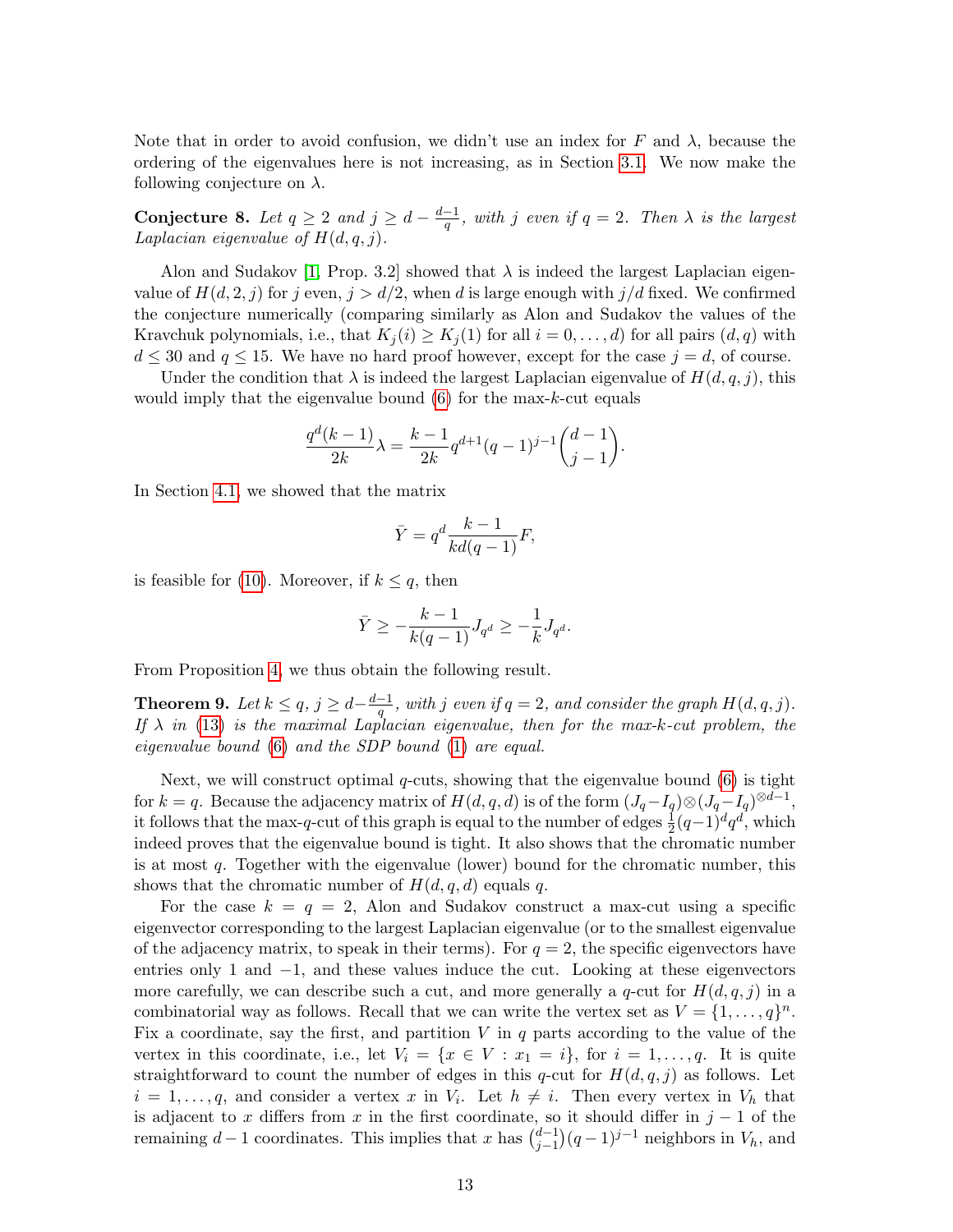hence there are  $q^{d-1} \binom{d-1}{i-1}$  $j_{j-1}^{d-1}$  (q – 1)<sup>j-1</sup> edges between  $V_i$  and  $V_h$ . The total number of edges in the  $q$ -cut is therefore

$$
\frac{1}{2}q(q-1)q^{d-1}\binom{d-1}{j-1}(q-1)^{j-1} = \frac{n(q-1)}{2q}\lambda,
$$

and hence the eigenvalue bound [\(6\)](#page-5-3) is tight, again provided that  $\lambda$  is indeed the largest Laplacian eigenvalue.

Theorem 10. Let  $j \geq d - \frac{d-1}{a}$  $\frac{-1}{q}$ , with j even if  $q=2$ , and consider the graph  $H(d,q,j)$ . If  $\lambda$  in [\(13\)](#page-11-1) is the maximal Laplacian eigenvalue, then the optimal value of the max-q-cut equals the eigenvalue bound [\(6\)](#page-5-3).

# 5 Conclusion

In this paper, we presented several new bounds for the max-k-cut problem and the chromatic number of a graph, and analyzed their quality on specific classes of graphs.

In particular, in Theorem [3](#page-5-4) we derived an eigenvalue bound for the max-k-cut problem for  $k \geq 2$ , extending a well-known eigenvalue bound for the max-cut problem by Mohar and Poljak [\[32\]](#page-15-3). We exploited this new eigenvalue bound [\(6\)](#page-5-3) to derive a new lower bound [\(11\)](#page-7-1) on the chromatic number of a graph. This new bound, when applied to regular graphs, reduces to the well-known Hoffman bound [\[28\]](#page-15-8) on the chromatic number. In general however, our bound is not dominated by the Hoffman bound, nor the other way around. In Section [3.2](#page-5-0) we showed how to improve the eigenvalue bound [\(6\)](#page-5-3). The resulting bound does not have a closed form expression, but equals the optimal solution of the SDP relaxation [\(10\)](#page-6-1).

For walk-regular graphs, we showed that the eigenvalue bound [\(6\)](#page-5-3) is equal to the improved eigenvalue bound [\(9\)](#page-5-5). For strongly regular graphs, we derived a closed form bound that dominates the previously mentioned eigenvalue bounds. Finally, under some assumption on the behavior of the Kravchuk polynomials (which we tested extensively, see Conjecture [8\)](#page-12-0), we showed that for  $j \geq d - \frac{d-1}{a}$  $\frac{-1}{q}$ , the optimal value of the max-q-cut equals the eigenvalue bound [\(6\)](#page-5-3) for the graphs  $H(d, q, j)$  in the Hamming association scheme. This extends a similar result for the binary Hamming graphs and the max-cut problem by Alon and Sudakov [\[1\]](#page-13-2). Under the same assumption, we also proved that for the max-k-cut problem for  $H(d, q, j)$ , with  $j \geq d - \frac{d-1}{q}$  $\frac{-1}{q}$  and  $k \leq q$ , the eigenvalue bound [\(6\)](#page-5-3) and the SDP bound [\(1\)](#page-2-1) are equal.

## References

- <span id="page-13-2"></span>[1] N. Alon and B. Sudakov. Bipartite subgraphs and the smallest eigenvalue. Combinatorics, Probability and Computing, 9(1):1–12, 2000.
- <span id="page-13-1"></span>[2] M.F. Anjos, B. Ghaddar, L. Hupp, F. Liers, and A. Wiegele. Solving k-way graph partitioning problems to optimality: The impact of semidefinite relaxations and the bundle method. In: M. Jünger and G. Reinelt (eds.), Facets of Combinatorial Optimization, Springer, 355–386, 2013.
- <span id="page-13-0"></span>[3] S. Arora, C. Lund, R. Motwani, M. Sudan, and M. Szegedy. Proof verification and hardness of approximation problems. Proceedings of the 33rd IEEE Symposium on Foundations of Computer Science, IEEE Computer Society Press, 14-23, 1992.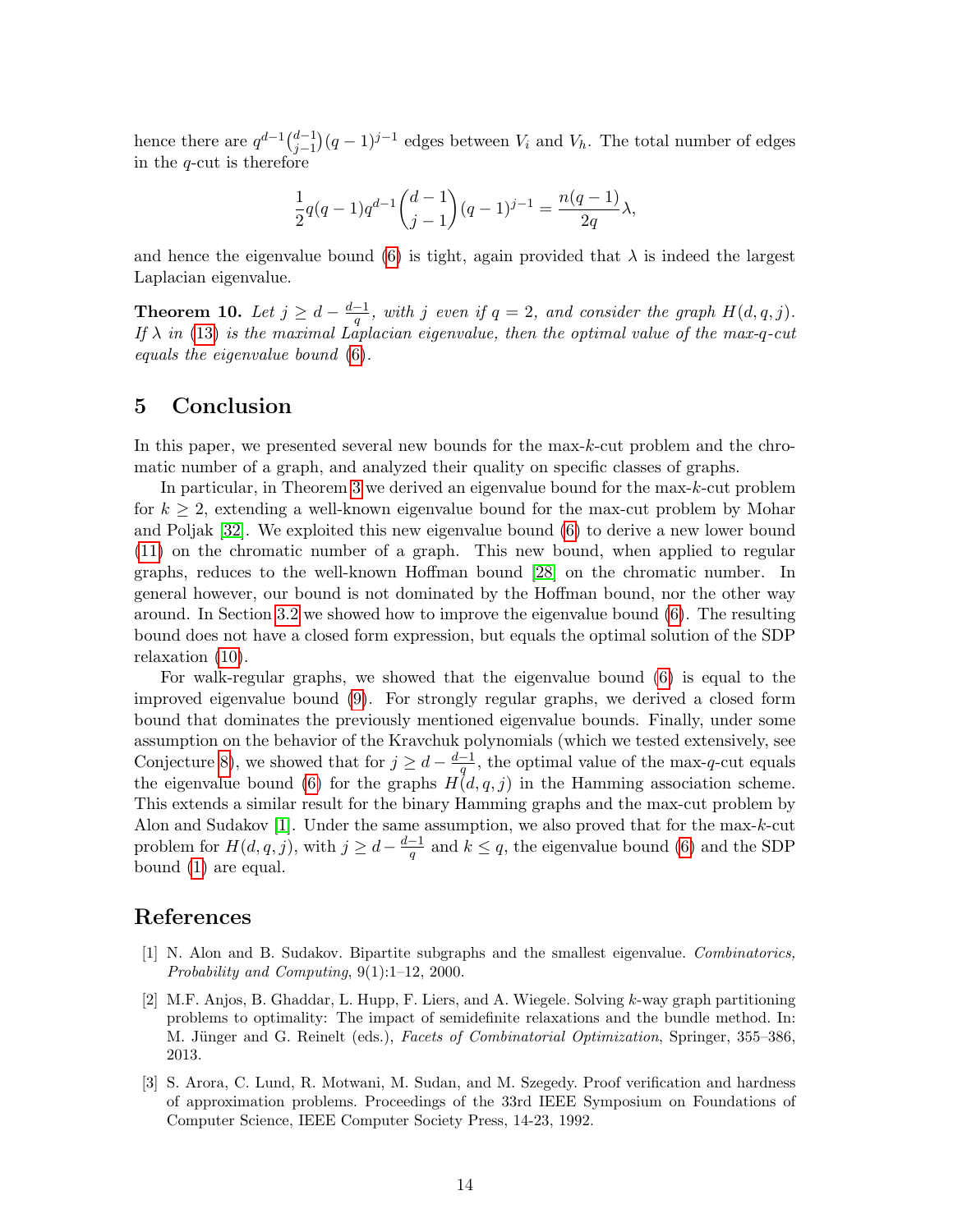- <span id="page-14-0"></span>[4] F. Barahona, M. Grötschel, M. Jünger, and G. Reinelt. An application of combinatorial optimization to statistical physics and circuit layout design. Operations Research, 36(3):493– 513, 1988.
- <span id="page-14-3"></span>[5] F. Barahona and A. Mahjoub. On the cut polytope. Math. Program., 36:157-173, 1986.
- <span id="page-14-4"></span>[6] E. Boros and P. Hammer. The max-cut problem and quadratic 0–1 optimization: Polyhedral aspects, relaxations and bounds. Annals of Operations Research, 33:151-180, 1991.
- <span id="page-14-1"></span>[7] J.D. Cho, S. Raje, and M. Sarrafzadeh. Fast approximation algorithms on maxcut, k-coloring, and k-color ordering for VLSI applications. IEEE Transactions on Computers, 47(11):1253– 1266, 1998.
- <span id="page-14-6"></span>[8] S. Chopra and M.R. Rao. The partition problem. Math. Program., 59:87-115, 1993.
- <span id="page-14-7"></span>[9] S. Chopra and M.R. Rao. Facets of the k-partition polytope. Discrete Applied Mathematics, 61:27-48, 1995.
- <span id="page-14-15"></span>[10] E.R. van Dam and R. Sotirov. Semidefinite programming and eigenvalue bounds for the graph partition problem. Math. Program. Ser B, (to appear).
- <span id="page-14-17"></span>[11] E. de Klerk. Exploiting special structure in semidefinite programming: A survey of theory and applications. European Journal of Operational Research, 201(1):1–20, 2010.
- <span id="page-14-13"></span>[12] E. De Klerk, M. Nagy, R. Sotirov, and U. Truetsch. Symmetry in RLT-type relaxations for the quadratic assignment and standard quadratic optimization problems. European Journal of Operational Research, 233(3):488–499, 2014.
- <span id="page-14-14"></span>[13] E. De Klerk, D.V. Pasechnik, R. Sotirov, and C. Dobre. On semidefinite programming relaxations of maximum k-section. Math. Program. Ser. B, 136(2):253–278, 2012.
- <span id="page-14-5"></span>[14] C. Delorme and S. Poljak. Laplacian eigenvalues and the maximum cut problem. Math. Program., 62:557–574, 1993.
- <span id="page-14-18"></span>[15] C. Delorme and S. Poljak. The performance of an eigenvalue bound on the max-cut problem in some classes of graphs. Discrete Mathematics, 111(1-3):145-156, 1993.
- <span id="page-14-8"></span>[16] M. Deza, M. Grötschel, and M. Laurent. Complete descriptions of small multicut polytopes. Applied Geometry and Discrete Mathematics - The Victor Klee Festschrift, 4:221-252, 1991.
- <span id="page-14-9"></span>[17] M. Deza, M. Grötschel, and M. Laurent. Clique-web facets for multicut polytopes. Math. Oper. Res., 17:981-1000, 1992.
- <span id="page-14-10"></span>[18] M. Deza and M. Laurent. *Geometry of Cuts and Metrics*. Algorithms and Combinatorics, Springer Verlag, 1997.
- <span id="page-14-2"></span>[19] A. Eisenblätter. The semidefinite relaxation of the k-partition polytope is strong. In W.J. Cook and A.S. Schulz (Eds.) Proceedings of the 9th International IPCO Conference on Integer Programming and Combinatorial Optimization, Springer-Verlag, Berlin Heidelberg 2337:273- 290, 2002.
- <span id="page-14-19"></span>[20] C. Elphick and P. Wocjan. Unified spectral bounds on the chromatic number, Preprint 2014, <http://arxiv.org/abs/1210.7844>
- <span id="page-14-11"></span>[21] A. Frieze and M. Jerrum. Improved approximation algorithms for max  $k$ -cut and max bisection. Algorithmica, 18(1):67-81, 1997.
- <span id="page-14-16"></span>[22] K. Gatermann and P.A. Parrilo. Symmetry groups, semidefinite programs, and sum of squares. J. Pure Appl. Algebra, 192, 95–128, 2004.
- <span id="page-14-12"></span>[23] B. Ghaddar, M.F. Anjos, and F. Liers. A branch-and-cut algorithm based on semidefinite programming for the minimum k-partition problem. Annals of Operations Research,  $188(1):155-$ 174, 2011.
- <span id="page-14-20"></span>[24] C.D. Godsil, Algebraic Combinatorics, Chapman and Hall, New York, 1993.